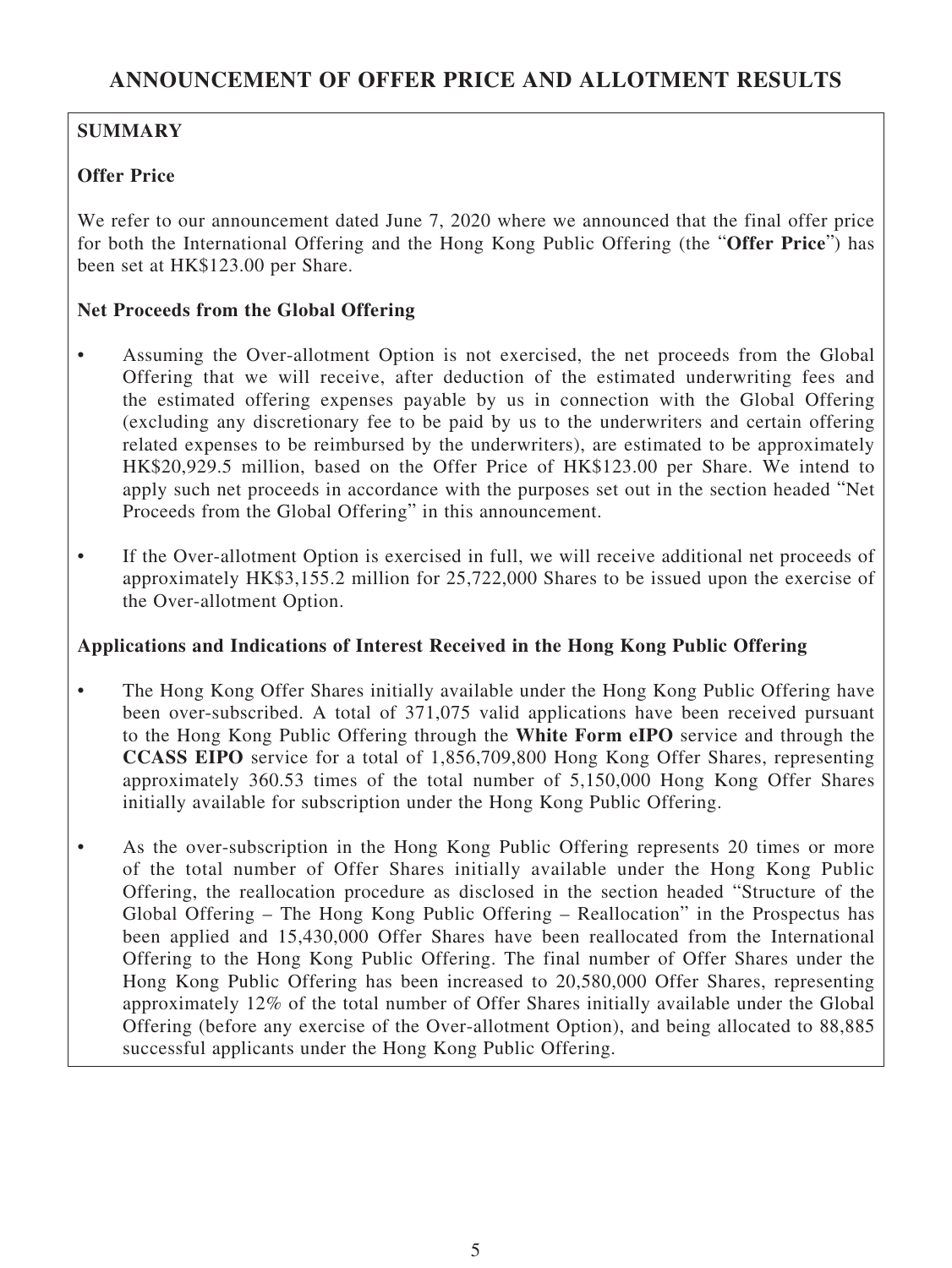#### **International Offering**

The Offer Shares initially offered under the International Offering were significantly over-subscribed, representing approximately 14 times of the total number of Offer Shares initially available under the International Offering. The final number of Offer Shares allocated to the placees under the International Offering is 150,900,000 Shares, representing approximately 88% of the total number of Offer Shares initially available under the Global Offering (before any exercise of the Over-allotment Option).

#### **Connected Client Placees with Consent under the Placing Guidelines**

We have applied to the Hong Kong Stock Exchange for, and the Hong Kong Stock Exchange has granted us, a consent under Paragraph 5(1) of Appendix 6 to the Hong Kong Listing Rules (the "**Placing Guidelines**") to permit the Company to allocate Offer Shares in the International Offering to the placees set out in the section headed "International Offering – Connected Client Placees with Consent under the Placing Guidelines".

### **Over-allotment Option**

In connection with the Global Offering, we have granted the Over-allotment Option to the International Underwriters, exercisable by the Joint Global Coordinators (for themselves and on behalf of the International Underwriters), at any time from the date of the International Underwriting Agreement to Sunday, July 5, 2020, being the 30th day after the last day for lodging applications under the Hong Kong Public Offering, to require us to allot and issue up to an aggregate of 25,722,000 additional Offer Shares, representing not more than 15% of the total number of Offer Shares initially available under the Global Offering, at the International Offer Price under the International Offering to, among other things, cover the over-allocations in the International Offering. There has been an over-allocation of 25,722,000 Offer Shares in the International Offering and such over-allocation will be settled using Shares to be borrowed under the Stock Borrowing Agreement between J.P. Morgan Securities plc and Shining Globe International Limited. Such borrowed Shares will be covered by, among other methods, exercising the Over-allotment Option in full or in part or by using Shares purchased by the Stabilizing Manager (or through its affiliates or any person acting for it) in the secondary market at prices that do not exceed the Public Offer Price, or a combination of these means. In the event the Over-allotment Option is exercised, an announcement will be made on our website and the website of the Hong Kong Stock Exchange at **http://ir.netease.com/** and **www.hkexnews.hk**, respectively. As of the date of this announcement, the Over-allotment Option has not been exercised.

## **Lock-up Undertakings**

The Company and our directors and executive officers are subject to certain lock-up undertakings as set out in the paragraph headed "Lock-up Undertakings" in this announcement.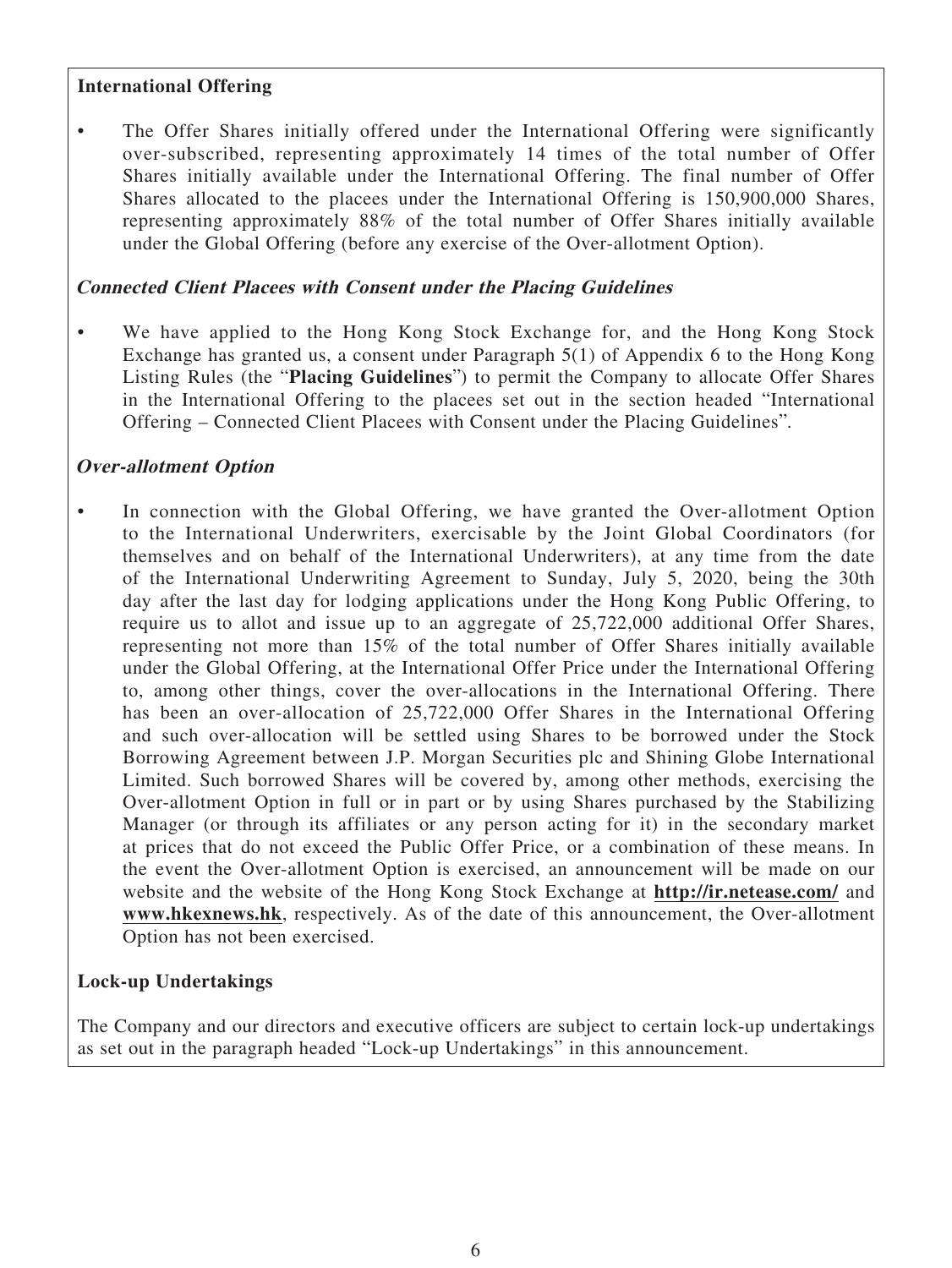### **Results of Allocations**

- The results of allocations of the Hong Kong Offer Shares under the Hong Kong Public Offering successfully applied for through the **White Form eIPO** service or through the **CCASS EIPO** service, including the Hong Kong identity card numbers, passport numbers or Hong Kong business registration numbers of successful applicants (where applicable) and the number of Hong Kong Offer Shares, successfully applied for, will be made available at the times and dates and in the manner specified below:
	- in the announcement to be posted on our website and the website of the Hong Kong Stock Exchange at **http://ir.netease.com/** and **www.hkexnews.hk**, respectively, by no later than 9:00 a.m. on Wednesday, June 10, 2020;
	- from the designated results of allocations website at **www.iporesults.com.hk** (alternatively: English **https://www.eipo.com.hk/en/Allotment**; Chinese **https://www.eipo.com.hk/zh-hk/Allotment**) with a "search by ID" function on a 24 hour basis from 8:00 a.m. on Wednesday, June 10, 2020 to 12:00 midnight on Tuesday, June 16, 2020; and
	- from the allocation results telephone enquiry line by calling +852 2862 8555 between 9:00 a.m. and 6:00 p.m. from Wednesday, June 10, 2020 to Monday, June 15, 2020.

## **Despatch/Collection of Share Certificates/e-Refund Payment Instructions/Refund Checks**

- Applicants who applied for 1,000,000 Hong Kong Offer Shares or more through the **White**  Form eIPO service and who have been successfully or partially successfully allocated Hong Kong Offer Shares and are eligible to collect Share certificates in person may collect Share certificates from the Hong Kong Share Registrar, Computershare Hong Kong Investor Services Limited, at Shops 1712-1716, 17th Floor, Hopewell Centre, 183 Queen's Road East, Wanchai, Hong Kong from 9:00 a.m. to 1:00 p.m. on Wednesday, June 10, 2020, or any other place or date we may notify.
- Share certificates for Hong Kong Offer Shares allocated to applicants who applied through the **White Form eIPO** service which are either not available for personal collection or which are available but are not collected in person by 1:00 p.m. on Wednesday, June 10, 2020, are expected to be despatched by ordinary post to those entitled to them at their own risk on or before Wednesday, June 10, 2020.
- Wholly or partially successful applicants who applied by giving **electronic application instructions** to HKSCC via CCASS will have their Share certificates issued in the name of HKSCC Nominees Limited and deposited into CCASS for credit to their CCASS Investor Participant stock accounts or the stock accounts of their designated CCASS Participants who gave **electronic application instructions** on their behalf on Wednesday, June 10, 2020.
- Applicants who applied through a designated CCASS Participant (other than a CCASS Investor Participant) should check the number of Hong Kong Offer Shares allocated to them with that CCASS Participant.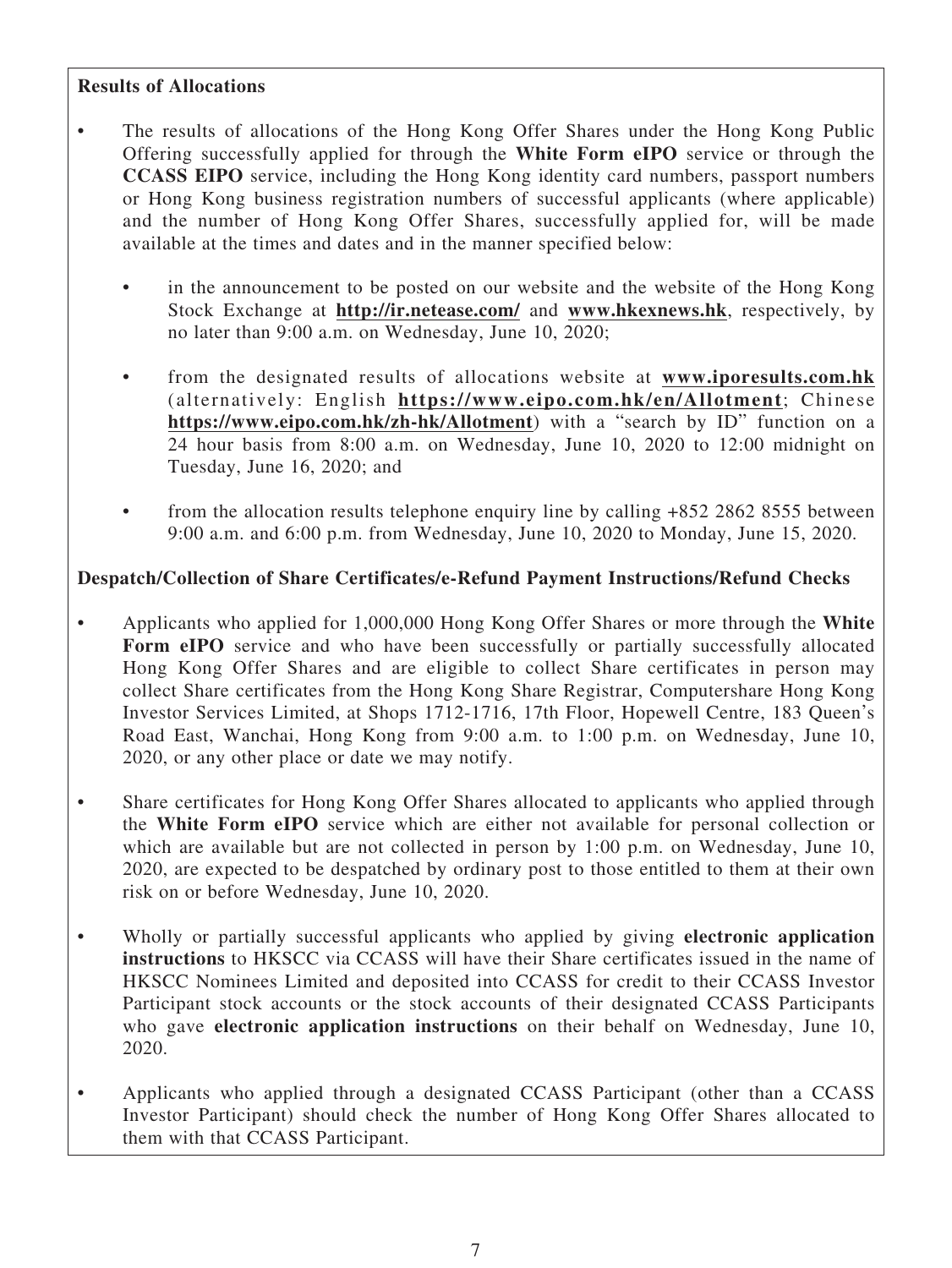- Applicants who applied through the **White Form eIPO** service and paid the application monies from a single bank account will have refund monies (if any) despatched to their application payment accounts in the form of e-Refund payment instructions on Wednesday, June 10, 2020. Applicants who applied through the **White Form eIPO** service and paid the application monies from multiple bank accounts will have refund monies (if any) despatched to the addresses specified on their **White Form eIPO** applications in the form of refund check(s) by ordinary post at their own risk on or around Wednesday, June 10, 2020.
- Refund monies for applicants who have applied by giving **electronic application instructions** to HKSCC via CCASS are expected to be credited to the relevant applicants' designated bank accounts or the designated bank accounts of their brokers or custodians on Wednesday, June 10, 2020.
- Share certificates will only become valid certificates of title at 8:00 a.m. on the Listing Date which is expected to be Thursday, June 11, 2020, provided that the Global Offering has become unconditional in all respects at or before that time and the right of termination described in the section headed "Underwriting – Underwriting Arrangements and Expenses – Hong Kong Public Offering – Grounds for Termination" in the Prospectus has not been exercised.
- We will not issue any temporary documents of title in respect of the Offer Shares and will not issue any receipt for application monies received.

### **Commencement of Dealings**

• Dealings in the Shares on the Main Board of the Hong Kong Stock Exchange are expected to commence at 9:00 a.m. on Thursday, June 11, 2020. Shares will be traded in board lots of 100 Shares each. The stock code of the Shares is 9999.

# **OFFER PRICE**

We refer to our announcement dated June 7, 2020 where we announced that the Offer Price has been set at HK\$123.00 per Share.

## **NET PROCEEDS FROM THE GLOBAL OFFERING**

Assuming the Over-allotment Option is not exercised, the net proceeds from the Global Offering that we will receive, after deduction of the estimated underwriting fees and the estimated offering expenses payable by us in connection with the Global Offering (excluding any discretionary fee to be paid by us to the underwriters and certain offering related expenses to be reimbursed by the underwriters), are estimated to be approximately HK\$20,929.5 million, based on the Offer Price of HK\$123.00 per Share. We intend to apply such net proceeds to facilitate the implementation of our strategies which include a focus on:

- globalization strategies and opportunities;
- fueling our continued pursuit of innovation; and
- general corporate purposes.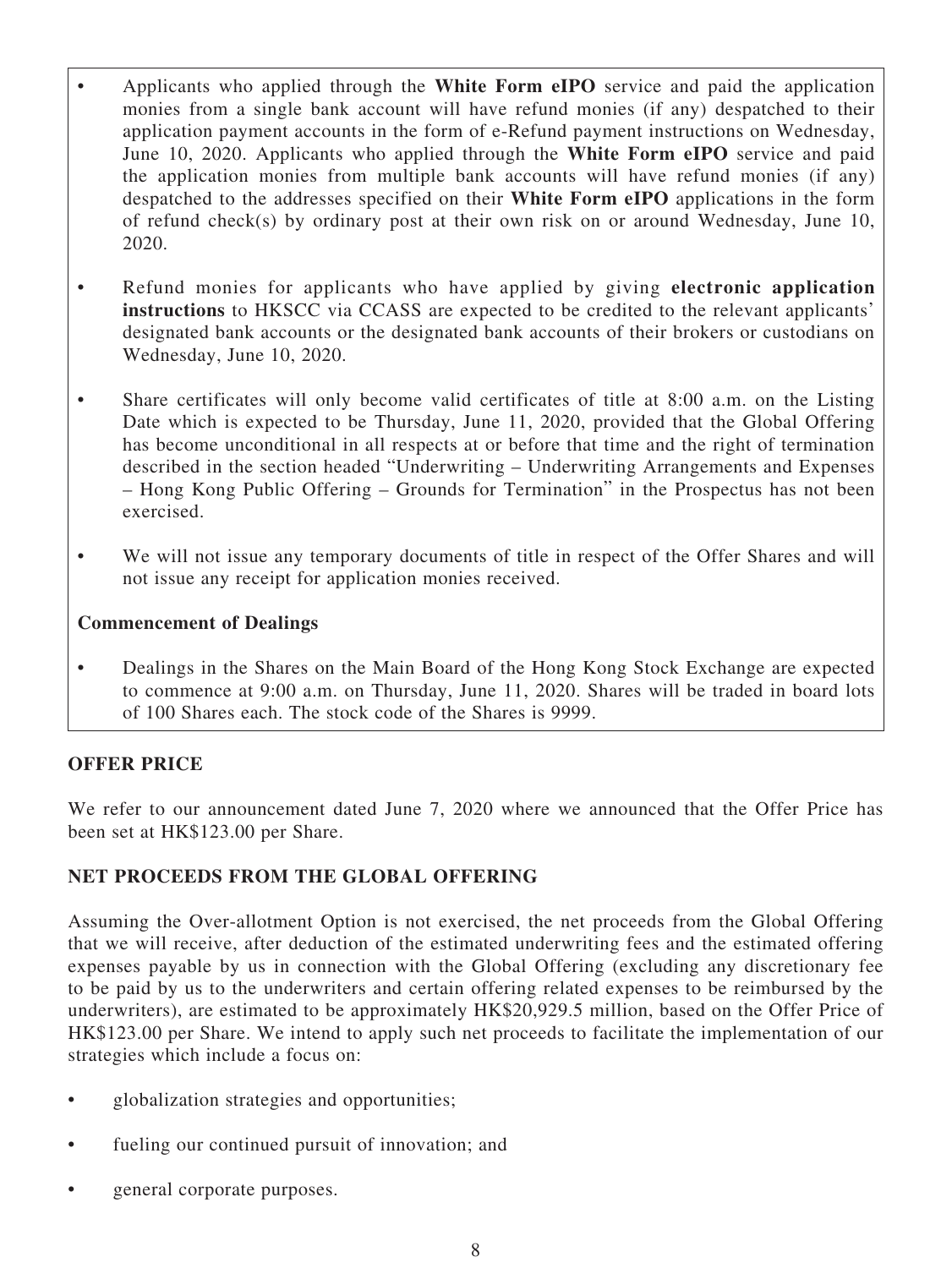If the Over-allotment Option is exercised in full, we will receive additional net proceeds of approximately HK\$3,155.2 million for 25,722,000 Shares to be issued upon the exercise of the Over-allotment Option.

For further information, please refer to the section headed "Use of Proceeds" in the Prospectus.

# **APPLICATIONS AND INDICATIONS OF INTEREST RECEIVED IN THE HONG KONG PUBLIC OFFERING**

The Hong Kong Offer Shares initially available under the Hong Kong Public Offering have been over-subscribed. At the close of the application lists at 12:00 noon on Friday, June 5, 2020, a total of 371,075 valid applications have been received pursuant to the Hong Kong Public Offering through the **White Form eIPO** service and through the **CCASS EIPO** service for a total of 1,856,709,800 Hong Kong Offer Shares, representing approximately 360.53 times of the total number of 5,150,000 Hong Kong Offer Shares initially available for subscription under the Hong Kong Public Offering, among which:

- 360,846 valid applications in respect of a total of 461,004,800 Hong Kong Offer Shares were for the Hong Kong Public Offering with an aggregate subscription amount based on the maximum Public Offer Price of HK\$126.00 per Hong Kong Offer Share (excluding brokerage of 1.0%, SFC transaction levy of 0.0027% and Stock Exchange trading fee of 0.005%) of HK\$5 million or less, representing approximately 179.03 times of the 2,575,000 Hong Kong Offer Shares initially comprised in Pool A; and
- 10,229 valid applications in respect of a total of 1,395,705,000 Hong Kong Offer Shares were for the Hong Kong Public Offering with an aggregate subscription amount based on the maximum Public Offer Price of HK\$126.00 per Hong Kong Offer Share (excluding brokerage of 1.0%, SFC transaction levy of 0.0027% and Stock Exchange trading fee of 0.005%) of more than HK\$5 million, representing approximately 542.02 times of the 2,575,000 Hong Kong Offer Shares initially comprised in Pool B.

One application has been rejected due to invalid application. 802 multiple or suspected multiple applications have been identified and rejected. No dishonored payments has been identified and rejected. No application for more than 2,575,000 Hong Kong Offer Shares (being 50% of the Hong Kong Offer Shares initially available under the Hong Kong Public Offering) has been identified.

As the over-subscription in the Hong Kong Public Offering represents 20 times or more of the total number of Offer Shares initially available under the Hong Kong Public Offering, the reallocation procedure as disclosed in the section headed "Structure of the Global Offering – The Hong Kong Public Offering – Reallocation" in the Prospectus has been applied and 15,430,000 Offer Shares have been reallocated from the International Offering to the Hong Kong Public Offering. The final number of Offer Shares under the Hong Kong Public Offering has been increased to 20,580,000 Offer Shares, representing approximately 12% of the total number of Offer Shares initially available under the Global Offering (before any exercise of the Over-allotment Option), and being allocated to 88,885 successful applicants under the Hong Kong Public Offering.

The Offer Shares offered in the Hong Kong Public Offering were conditionally allocated on the basis set out in the paragraph headed "Basis of allocation under the Hong Kong Public Offering" below.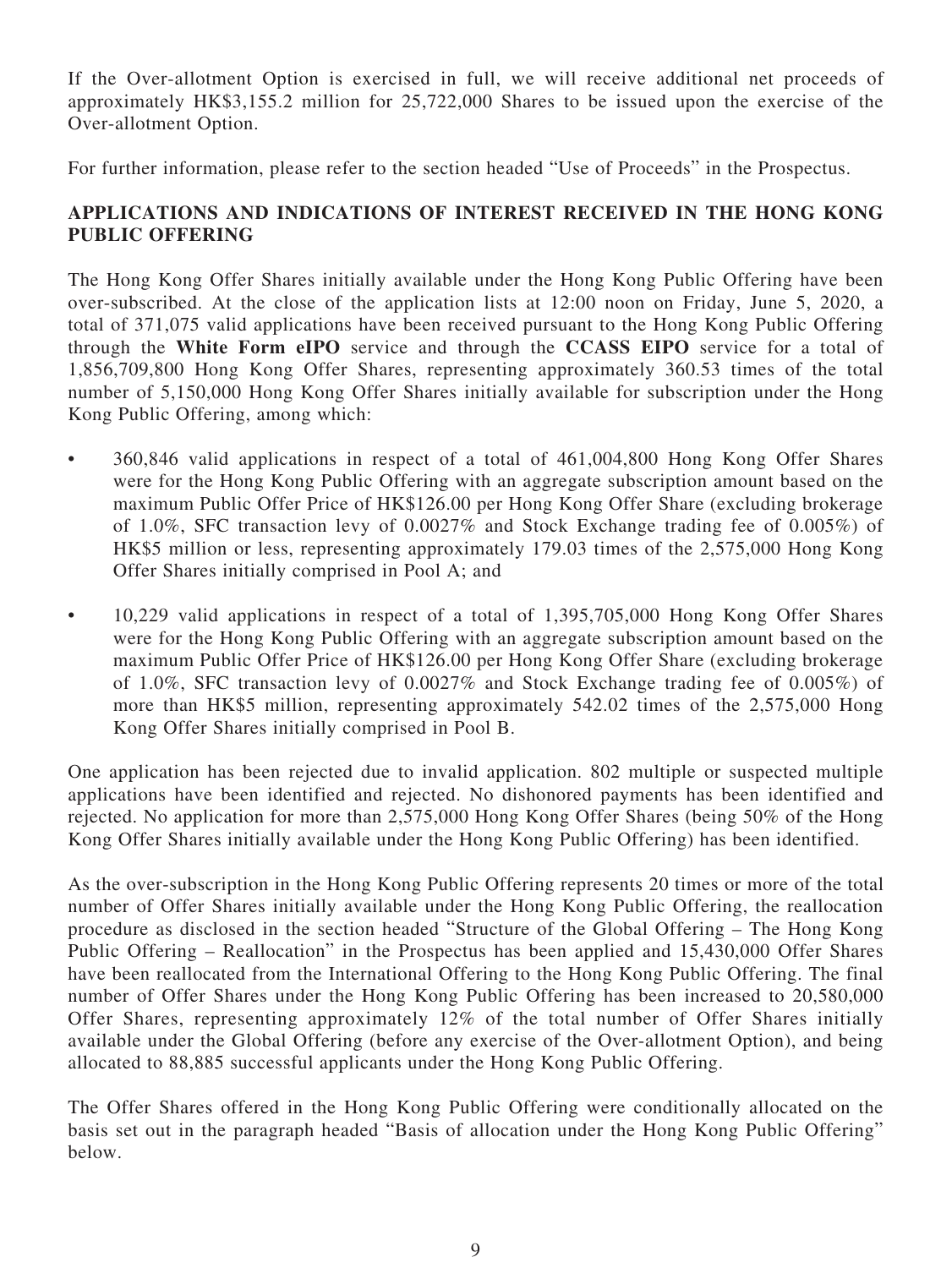### **INTERNATIONAL OFFERING**

The Offer Shares initially offered under the International Offering were significantly over-subscribed, representing approximately 14 times of the total number of Offer Shares initially available under the International Offering. The final number of Offer Shares allocated to the placees under the International Offering is 150,900,000 Shares, representing approximately 88% of the total number of Offer Shares initially available under the Global Offering (before any exercise of the Over-allotment Option).

#### **Connected Client Placees with Consent under the Placing Guidelines**

We have applied to the Hong Kong Stock Exchange for, and the Hong Kong Stock Exchange has granted us, a consent under Paragraph 5(1) of the Placing Guidelines to permit the Company to allocate Offer Shares in the International Offering to the following placees:

| <b>Placee</b>                                                                                                                                                                                                      | Joint Bookrunner/<br>Underwriter                                           | Relationship with the<br>Joint Bookrunner/<br>Underwriter                                                                                                          | Number of<br><b>Offer Shares</b><br>placed | Approximate<br>percentage of<br><b>Offer Shares</b><br>in the Global<br>Offering $(1)$ | Approximate<br>percentage<br>of the total<br>issued share<br>capital<br>immediately<br>following<br>completion<br>of the Global<br>Offering $(2)$ |
|--------------------------------------------------------------------------------------------------------------------------------------------------------------------------------------------------------------------|----------------------------------------------------------------------------|--------------------------------------------------------------------------------------------------------------------------------------------------------------------|--------------------------------------------|----------------------------------------------------------------------------------------|---------------------------------------------------------------------------------------------------------------------------------------------------|
| <b>CICC</b> Financial Trading<br>Limited (For the benefit of<br>上海景林資產管理有限公<br>$\overrightarrow{\Pi}$ (Greenwoods Shanghai),<br>上海高毅資產管理合夥企<br>業(有限合夥) (Perseverance<br>Asset Management) and $\pm$<br>海小鱷資產管理有限公司 | China International<br>Capital Corporation Hong<br>Kong Securities Limited | <b>CICC</b> Financial Trading<br>Limited is a member of<br>the same group of China<br><b>International Capital</b><br>Corporation Hong Kong<br>Securities Limited. | 4,450,000                                  | 2.595%                                                                                 | 0.130%                                                                                                                                            |

(Cayman Asset))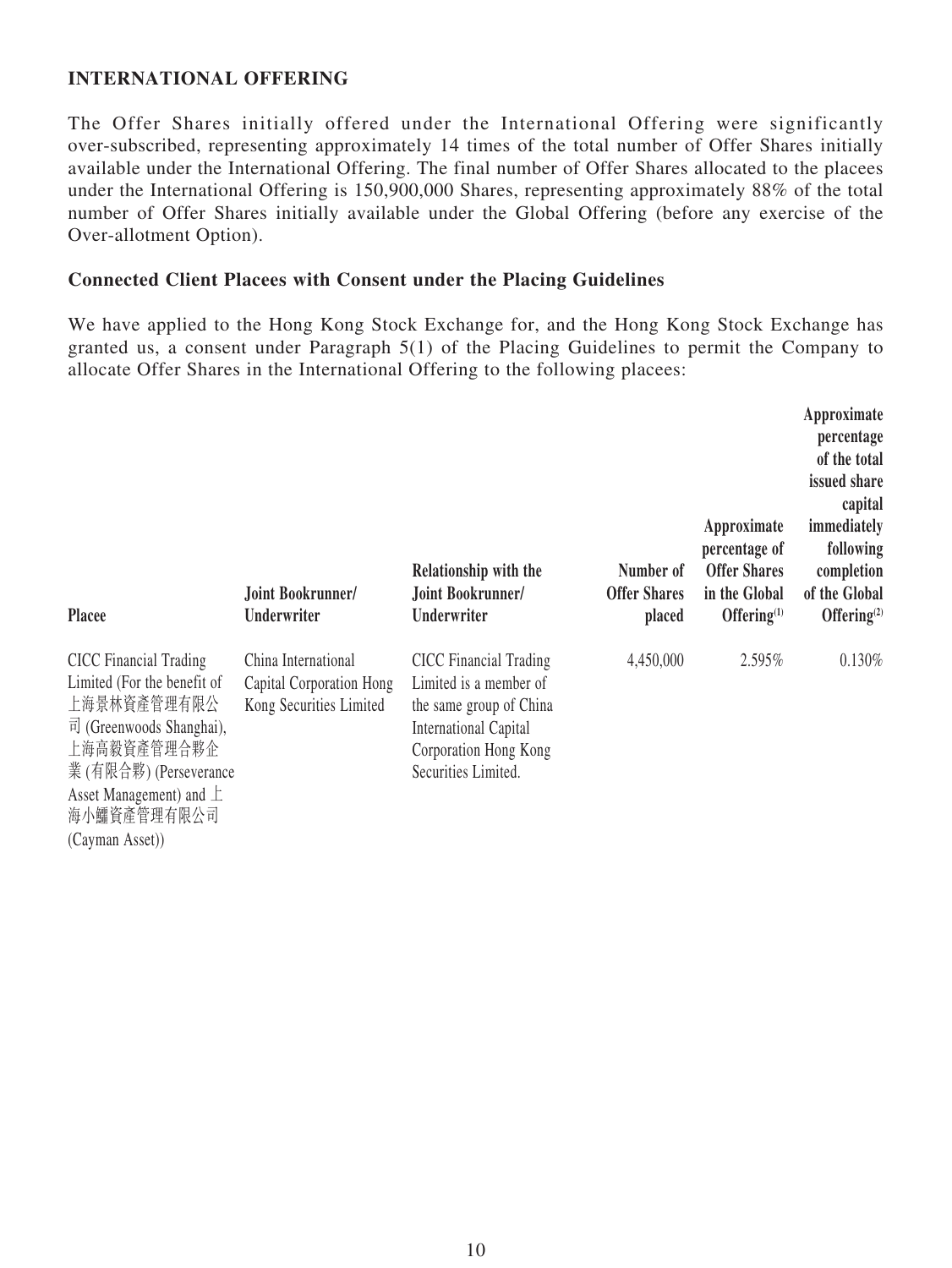| <b>Placee</b>                                                                                                                                                                                                                                               | Joint Bookrunner/<br><b>Underwriter</b>                                    | Relationship with the<br>Joint Bookrunner/<br>Underwriter                                                                                                                                                                                                                                                                                                                                                                                                                                                                                                                                                                                                                                                                                                                                                                                                                                                               | Number of<br><b>Offer Shares</b><br>placed | Approximate<br>percentage of<br><b>Offer Shares</b><br>in the Global<br>Offering $^{(1)}$ | Approximate<br>percentage<br>of the total<br>issued share<br>capital<br>immediately<br>following<br>completion<br>of the Global<br>Offering <sup>(2)</sup> |
|-------------------------------------------------------------------------------------------------------------------------------------------------------------------------------------------------------------------------------------------------------------|----------------------------------------------------------------------------|-------------------------------------------------------------------------------------------------------------------------------------------------------------------------------------------------------------------------------------------------------------------------------------------------------------------------------------------------------------------------------------------------------------------------------------------------------------------------------------------------------------------------------------------------------------------------------------------------------------------------------------------------------------------------------------------------------------------------------------------------------------------------------------------------------------------------------------------------------------------------------------------------------------------------|--------------------------------------------|-------------------------------------------------------------------------------------------|------------------------------------------------------------------------------------------------------------------------------------------------------------|
| CICC Grandeur (Xiamen)<br><b>Equity Investment Fund</b><br>Partnership (L.P.), through<br>Rongtong Fund Management<br>Co., Ltd., as independent<br>agent and discretionary<br>manager of Rongtong<br>Ronghai No. 39 QDII SMA<br>(融通基金融海39號QDII單<br>-資產管理計劃) | China International<br>Capital Corporation Hong<br>Kong Securities Limited | CICC Grandeur (Xiamen)<br><b>Equity Investment Fund</b><br>Partnership (L.P.) is managed<br>by CICC Capital Management<br>Co., Ltd. ("CICC Capital")<br>and subscribes the Offer<br>Share through an independent<br>QDII manager, Rongtong<br>Fund Management Co.,<br>Ltd., on discretionary basis.<br>CICC Capital is a wholly-<br>owned subsidiary of China<br><b>International Capital</b><br>Corporation Limited and<br>the fund manager of CICC<br>Grandeur (Xiamen) Equity<br><b>Investment Fund Partnership</b><br>(L.P.). As China International<br>Capital Corporation Hong<br>Kong Securities Limited<br>is an indirect wholly-<br>owned subsidiary of China<br><b>International Capital</b><br>Corporation Limited, CICC<br>Grandeur (Xiamen) Equity<br><b>Investment Fund Partnership</b><br>(L.P.) is a connected client of<br>China International Capital<br>Corporation Hong Kong<br>Securities Limited. | 315,000                                    | 0.184%                                                                                    | 0.009%                                                                                                                                                     |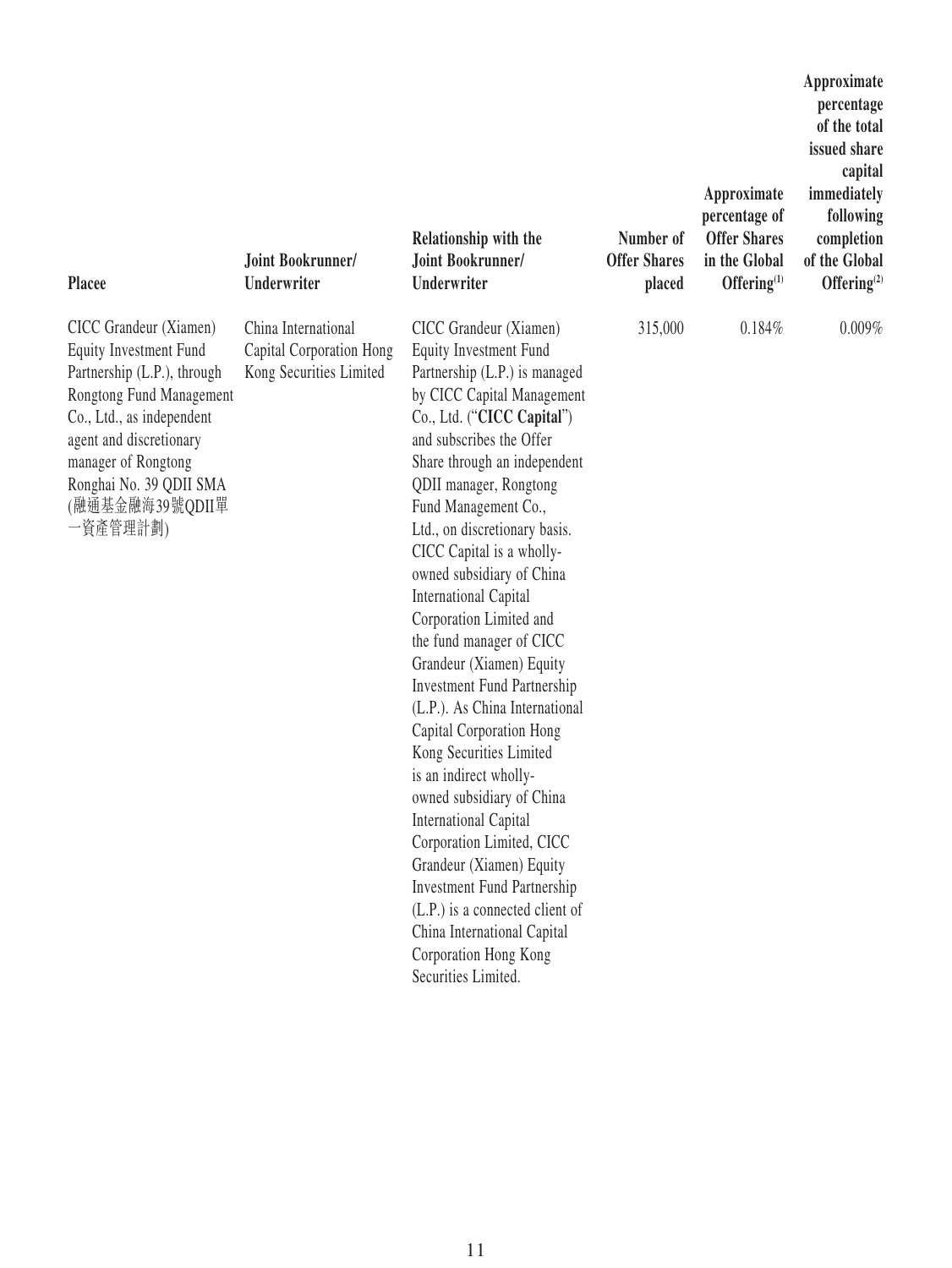| <b>Placee</b>                                                           | Joint Bookrunner/<br><b>Underwriter</b>                                                                                     | Relationship with the<br>Joint Bookrunner/<br><b>Underwriter</b>                                                                                                                                                                        | Number of<br><b>Offer Shares</b><br>placed | Approximate<br>percentage of<br><b>Offer Shares</b><br>in the Global<br>Offering $(1)$ | Approximate<br>percentage<br>of the total<br>issued share<br>capital<br>immediately<br>following<br>completion<br>of the Global<br>Offering <sup>(2)</sup> |
|-------------------------------------------------------------------------|-----------------------------------------------------------------------------------------------------------------------------|-----------------------------------------------------------------------------------------------------------------------------------------------------------------------------------------------------------------------------------------|--------------------------------------------|----------------------------------------------------------------------------------------|------------------------------------------------------------------------------------------------------------------------------------------------------------|
| <b>JPMorgan Asset</b><br>Management (Asia Pacific)<br>Limited           | J.P. Morgan Securities<br>(Asia Pacific) Limited,<br>J.P. Morgan Securities plc<br>and J.P. Morgan Securities<br><b>LLC</b> | JPMorgan Asset Management<br>(Asia Pacific) Limited is a<br>member of the same group<br>of companies as J.P. Morgan<br>Securities (Asia Pacific)<br>Limited, J.P. Morgan Securities<br>plc and J.P. Morgan Securities<br>LLC.           | 2,466,900                                  | 1.439%                                                                                 | 0.072%                                                                                                                                                     |
| <b>JPMorgan Asset</b><br>Management (Taiwan)<br>Limited                 | J.P. Morgan Securities<br>(Asia Pacific) Limited,<br>J.P. Morgan Securities plc<br>and J.P. Morgan Securities<br><b>LLC</b> | JPMorgan Asset Management<br>(Taiwan) Limited is a member<br>of the same group of companies<br>as J.P. Morgan Securities (Asia<br>Pacific) Limited, J.P. Morgan<br>Securities plc and J.P. Morgan<br>Securities LLC.                    | 33,100                                     | 0.019%                                                                                 | 0.001%                                                                                                                                                     |
| <b>ABCI</b> Asset Management<br>Limited                                 | ABCI Capital Limited and<br><b>ABCI</b> Securities Company<br>Limited                                                       | <b>ABCI</b> Asset Management<br>Limited is a member of the<br>same group of companies as<br>ABCI Capital Limited and<br><b>ABCI</b> Securities Company<br>Limited.                                                                      | 121,900                                    | 0.071%                                                                                 | 0.004%                                                                                                                                                     |
| CMBI SPC - Special<br><b>Opportunities Fund</b><br>Segregated Portfolio | CMB International Capital<br>Limited                                                                                        | CMBI SPC - Special<br>Opportunities Fund Segregated<br>Portfolio is managed by<br><b>CMB</b> International Asset<br>Management Limited, which<br>is a member of the same<br>group of companies as CMB<br>International Capital Limited. | 19,000                                     | 0.011%                                                                                 | 0.001%                                                                                                                                                     |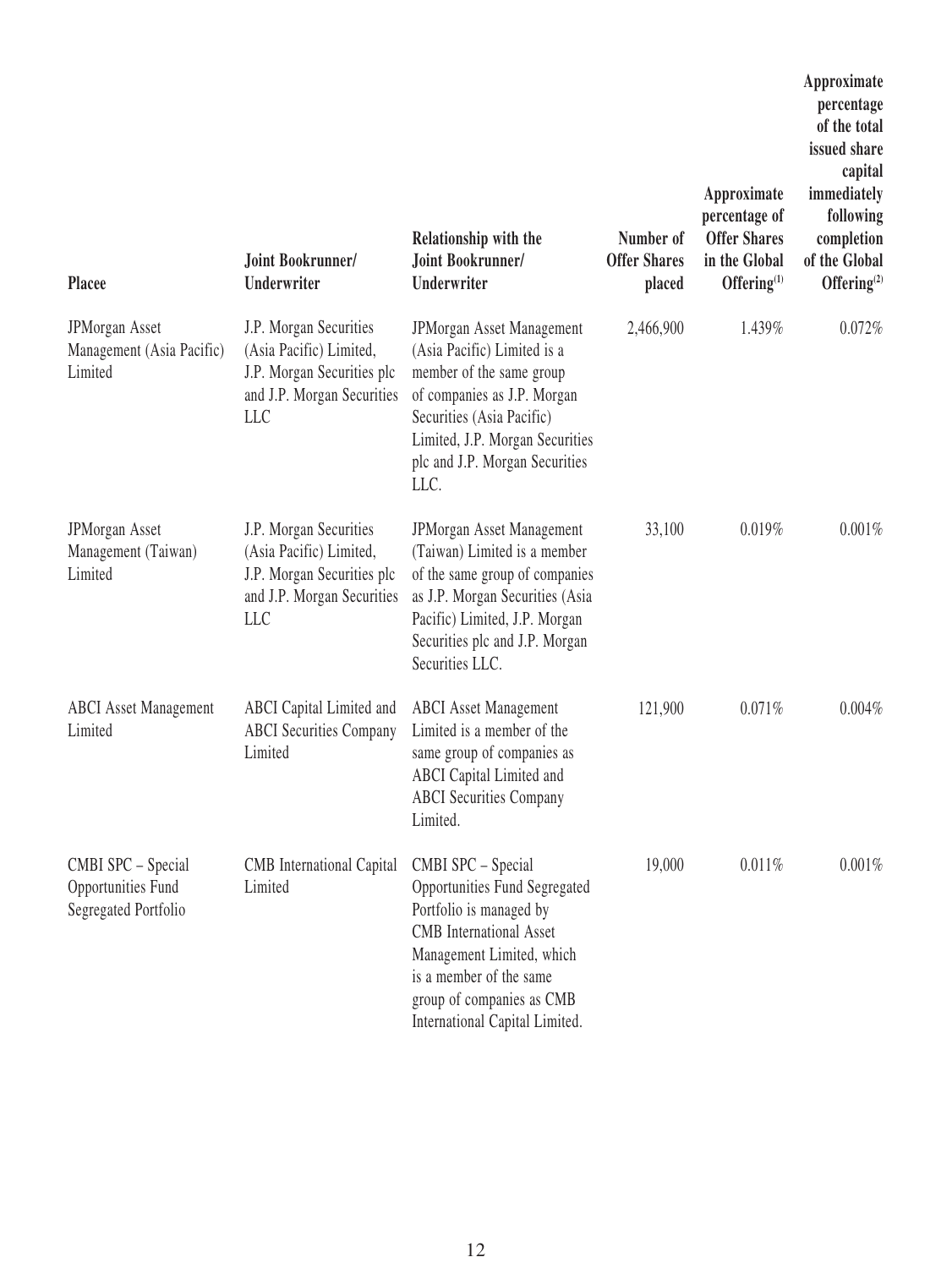| Placee                                                                                                                                                                                            | Joint Bookrunner/<br>Underwriter                                                                    | Relationship with the<br>Joint Bookrunner/<br>Underwriter                                                                                                                                                                                                                                                                                                                                                                                                   | Number of<br><b>Offer Shares</b><br>placed | Approximate<br>percentage of<br><b>Offer Shares</b><br>in the Global<br>Offering $(1)$ | Approximate<br>percentage<br>of the total<br>issued share<br>capital<br>immediately<br>following<br>completion<br>of the Global<br>Offering $(2)$ |
|---------------------------------------------------------------------------------------------------------------------------------------------------------------------------------------------------|-----------------------------------------------------------------------------------------------------|-------------------------------------------------------------------------------------------------------------------------------------------------------------------------------------------------------------------------------------------------------------------------------------------------------------------------------------------------------------------------------------------------------------------------------------------------------------|--------------------------------------------|----------------------------------------------------------------------------------------|---------------------------------------------------------------------------------------------------------------------------------------------------|
| CMBI SPC - China Sector<br>Focus Fund                                                                                                                                                             | <b>CMB</b> International Capital<br>Limited                                                         | CMBI SPC - China Sector<br>Focus Fund is managed by<br><b>CMB</b> International Asset<br>Management Limited, which<br>is a member of the same<br>group of companies as CMB<br>International Capital Limited.                                                                                                                                                                                                                                                | 1,000                                      | 0.001%                                                                                 | 0.00003%                                                                                                                                          |
| <b>CMB GLOBAL ACCESS</b><br>SPC - Enhanced Income<br>Fund I SP                                                                                                                                    | <b>CMB</b> International Capital<br>Limited                                                         | <b>CMB GLOBAL ACCESS</b><br>SPC - Enhanced Income<br>Fund I SP is managed by<br><b>CMB</b> International Asset<br>Management Limited, which<br>is a member of the same<br>group of companies as CMB<br>International Capital Limited.                                                                                                                                                                                                                       | 1,400                                      | 0.001%                                                                                 | 0.00004%                                                                                                                                          |
| Huatai Capital Investment<br>Limited                                                                                                                                                              | Huatai Financial Holdings<br>(Hong Kong) Limited                                                    | Huatai Capital Investment<br>Limited is the member of the<br>same group of companies as<br>Huatai Financial Holdings<br>(Hong Kong) Limited.                                                                                                                                                                                                                                                                                                                | 2,932,200                                  | 1.710%                                                                                 | 0.086%                                                                                                                                            |
| <b>ICBC</b> Asset Management<br>Scheme Nominee, through<br>Invesco Great Wall Fund<br>Management Company<br>Limited, as the QDII<br>manager of IGW Advantaged<br>Investment No.1 QDII<br>Mandate. | <b>ICBC</b> International<br>Capital Limited and ICBC<br><b>International Securities</b><br>Limited | <b>ICBC</b> Asset Management<br>Scheme Nominee, ICBC<br><b>International Capital Limited</b><br>and ICBC International<br>Securities Limited are members<br>of Industrial and Commercial<br>Bank of China Limited group.<br><b>ICBC</b> Asset Management<br>Scheme Nominee subscribes<br>for the Offer Shares through<br>Invesco Great Wall Fund<br>Management Company Limited<br>as the QDII manager of IGW<br>Advantaged Investment No.1<br>QDII Mandate. | 2,248,100                                  | 1.311%                                                                                 | 0.066%                                                                                                                                            |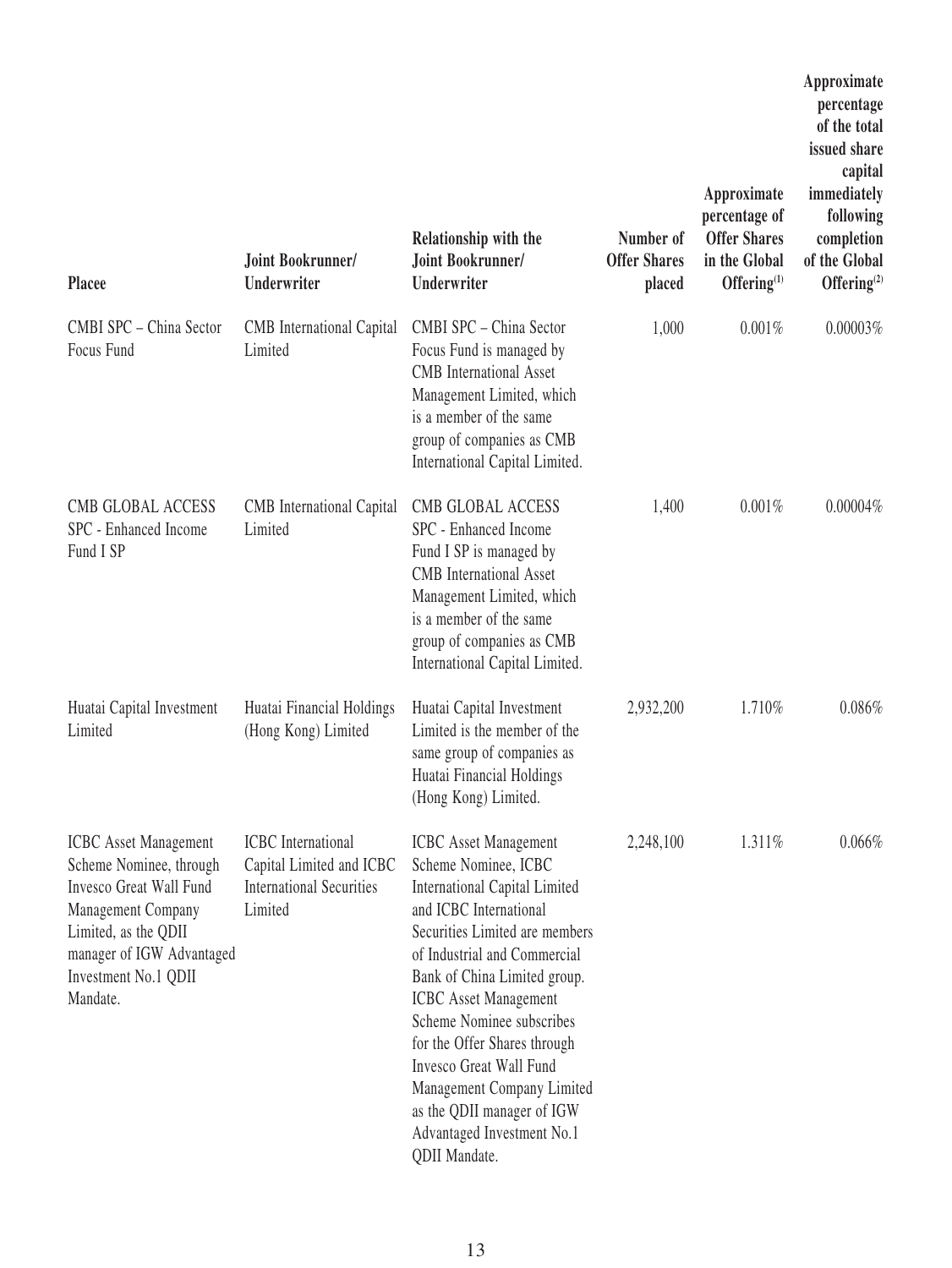| <b>Placee</b>                                                                                                                                                                                | Joint Bookrunner/<br>Underwriter                                                                    | Relationship with the<br>Joint Bookrunner/<br>Underwriter                                                                                                                                                                                                                                                                                                                                                                                     | Number of<br><b>Offer Shares</b><br>placed | Approximate<br>percentage of<br><b>Offer Shares</b><br>in the Global<br>Offering $(1)$ | Approximate<br>percentage<br>of the total<br>issued share<br>capital<br>immediately<br>following<br>completion<br>of the Global<br>Offering $(2)$ |
|----------------------------------------------------------------------------------------------------------------------------------------------------------------------------------------------|-----------------------------------------------------------------------------------------------------|-----------------------------------------------------------------------------------------------------------------------------------------------------------------------------------------------------------------------------------------------------------------------------------------------------------------------------------------------------------------------------------------------------------------------------------------------|--------------------------------------------|----------------------------------------------------------------------------------------|---------------------------------------------------------------------------------------------------------------------------------------------------|
| <b>ICBC WEALTH</b><br>MANAGEMENT CO., LTD,<br>through Invesco Great Wall<br>Fund Management Company<br>Limited, as the QDII<br>manager of IGW Advantaged<br>Investment No.8 QDII<br>Mandate. | <b>ICBC</b> International<br>Capital Limited and ICBC<br><b>International Securities</b><br>Limited | <b>ICBC WEALTH</b><br>MANAGEMENT CO.,<br>LTD, ICBC International<br>Capital Limited and ICBC<br><b>International Securities Limited</b><br>are members of Industrial<br>and Commercial Bank of<br>China Limited group. ICBC<br>WEALTH MANAGEMENT<br>CO., LTD subscribes for the<br>Offer Shares through Invesco<br>Great Wall Fund Management<br>Company Limited as the QDII<br>manager of IGW Advantaged<br>Investment No.8 QDII<br>Mandate. | 311,900                                    | 0.182%                                                                                 | 0.009%                                                                                                                                            |
| <b>ICBC</b> Asset Management<br>(Global) Company Limited                                                                                                                                     | <b>ICBC</b> International<br>Capital Limited and ICBC<br><b>International Securities</b><br>Limited | <b>ICBC</b> Asset Management<br>(Global) Company Limited<br>is the member of the same<br>group of companies as ICBC<br>International Capital Limited<br>and ICBC International<br>Securities Limited.                                                                                                                                                                                                                                         | 7,000                                      | 0.004%                                                                                 | 0.0002%                                                                                                                                           |
| Tiger Brokers (NZ) Limited US Tiger Securities, Inc.                                                                                                                                         |                                                                                                     | Tiger Brokers (NZ) Limited is<br>a member of the same group<br>of companies as US Tiger<br>Securities, Inc.                                                                                                                                                                                                                                                                                                                                   | 1,033,000                                  | 0.602%                                                                                 | 0.030%                                                                                                                                            |
| <b>UBS</b> Asset Management<br>(Hong Kong) Limited                                                                                                                                           | UBS AG Hong Kong<br><b>Branch</b>                                                                   | <b>UBS</b> Asset Management<br>(Hong Kong) Limited is the<br>member of the same group of<br>companies as UBS AG Hong<br>Kong Branch.                                                                                                                                                                                                                                                                                                          | 625,000                                    | 0.364%                                                                                 | 0.018%                                                                                                                                            |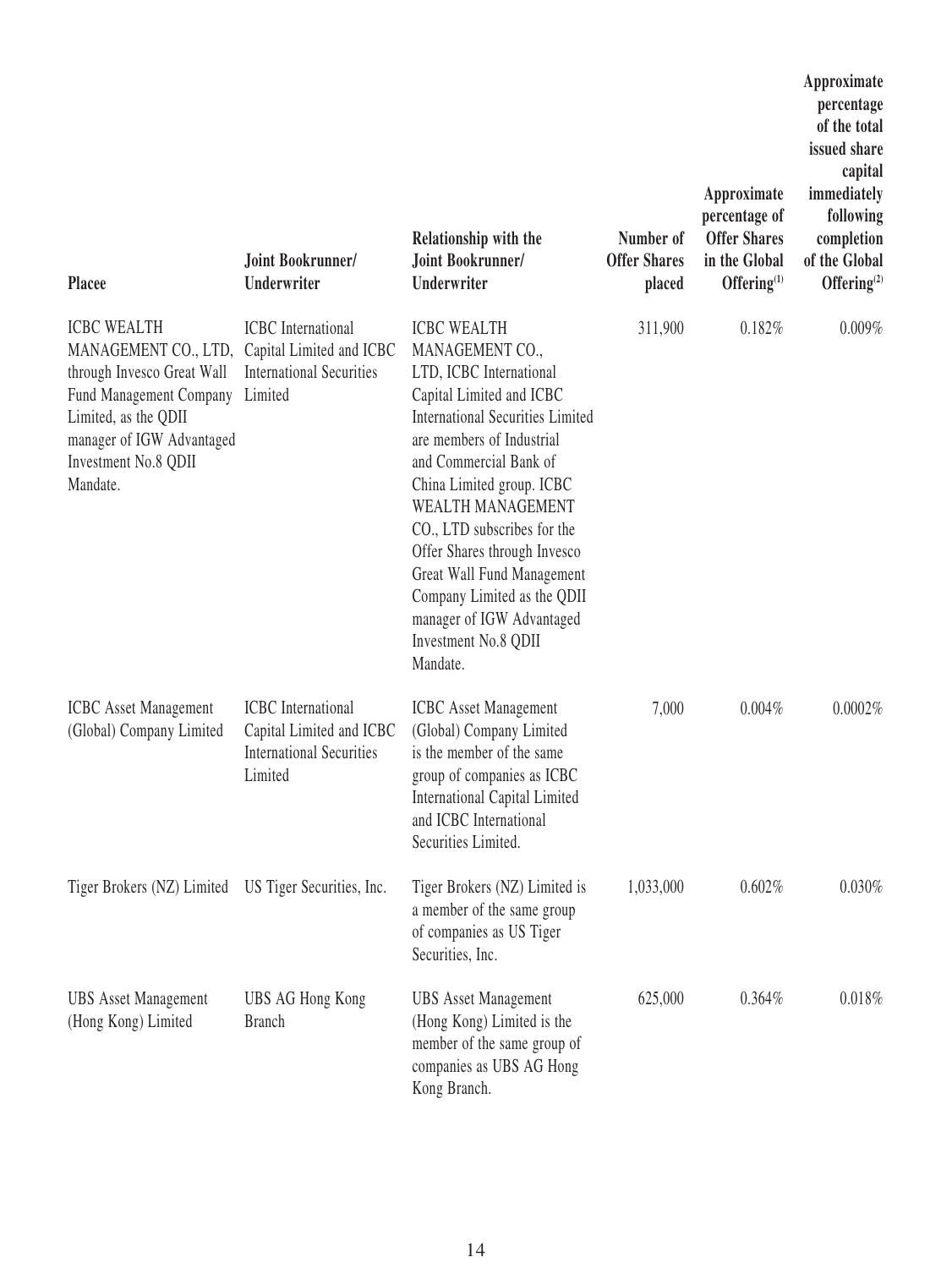| <b>Placee</b>                                      | Joint Bookrunner/<br>Underwriter  | Relationship with the<br>Joint Bookrunner/<br>Underwriter                                                                            | Number of<br><b>Offer Shares</b><br>placed | Approximate<br>percentage of<br><b>Offer Shares</b><br>in the Global<br>Offering $(1)$ | Approximate<br>percentage<br>of the total<br>issued share<br>capital<br>immediately<br>following<br>completion<br>of the Global<br>Offering $(2)$ |
|----------------------------------------------------|-----------------------------------|--------------------------------------------------------------------------------------------------------------------------------------|--------------------------------------------|----------------------------------------------------------------------------------------|---------------------------------------------------------------------------------------------------------------------------------------------------|
| <b>UBS</b> Asset Management<br>(Singapore) Limited | UBS AG Hong Kong<br><b>Branch</b> | <b>UBS</b> Asset Management<br>(Singapore) Limited is the<br>member of the same group of<br>companies as UBS AG Hong<br>Kong Branch. | 10,000,000                                 | 5.832%                                                                                 | 0.292%                                                                                                                                            |
| <b>Total</b>                                       |                                   |                                                                                                                                      | 24,565,500                                 | 14.326%                                                                                | 0.716%                                                                                                                                            |

Notes:

- (1) Assuming the Over-allotment Option is not exercised.
- (2) Assuming the Over-allotment Option is not exercised and no Shares are issued pursuant to the Share Incentive Plans, including pursuant to the exercise of options or the vesting of RSUs or other awards that have been or may be granted from time to time.
- (3) Any discrepancies in the table between the totals and sums of amounts listed therein are due to rounding.

The Offer Shares placed to the above placees are in compliance with all the conditions under the consent granted by the Hong Kong Stock Exchange.

Save as disclosed above and in the Prospectus, the International Offering is in compliance with the Placing Guidelines.

We confirm that, to the best of our knowledge, information and belief, no Offer Shares placed by or through the Joint Global Coordinators, the Joint Bookrunners or the Underwriters under the Global Offering have been placed to (i) any of the core connected persons of our Company (other than those Permitted Persons (as defined in the Prospectus) for which a waiver from strict compliance with the requirements under Rule 9.09(b) of the Hong Kong Listing Rules has been granted) or (ii) any of our existing Shareholders holding 10% or more of the issued share capital of the Company immediately before the Listing or (iii) their respective close associates (the "**Restricted Persons**") whether in their own names or through nominees.

We confirm that, to the best of our knowledge, information and belief, (i) no subscription of the Offer Shares by the placees or the public has been financed directly or indirectly by any of the Restricted Persons (ii) none of the placees nor the public who has subscribed for the Offer Shares is accustomed to taking instructions from any of the Restricted Persons in relation to the acquisition, disposal, voting or other disposition of the Shares registered in his/her/its name or otherwise held by him/her/it, and (iii) no allocation to any Permitted Existing Shareholder and/or its close associate will result in such Permitted Existing Shareholder holding 5% or more of our share capital immediately upon the completion of the Global Offering.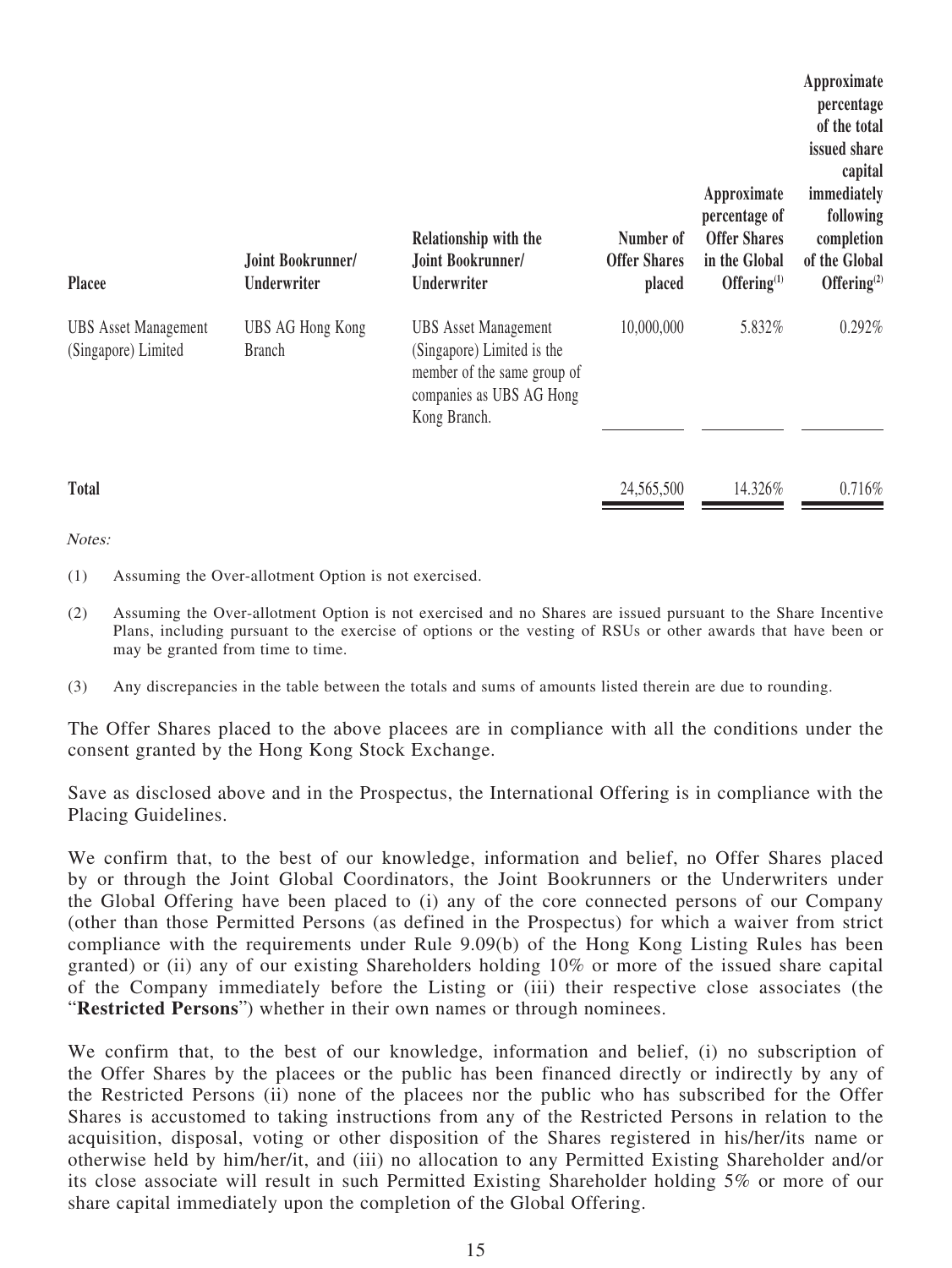The public float requirements under Rule 8.08(1)(a) of the Hong Kong Listing Rules is not applicable to us as our primary listing is on Nasdaq.

#### **Over-allotment Option**

In connection with the Global Offering, we have granted the Over-allotment Option to the International Underwriters, exercisable by the Joint Global Coordinators (for themselves and on behalf of the International Underwriters), at any time from the date of the International Underwriting Agreement to Sunday, July 5, 2020, being the 30th day after the last day for lodging applications under the Hong Kong Public Offering, to require us to allot and issue up to an aggregate of 25,722,000 additional Offer Shares, representing not more than 15% of the total number of Offer Shares initially available under the Global Offering, at the International Offer Price under the International Offering to, among other things, cover the over-allocations in the International Offering. There has been an over-allocation of 25,722,000 Offer Shares in the International Offering and such over-allocation will be settled using Shares to be borrowed under the Stock Borrowing Agreement between J.P. Morgan Securities plc and Shining Globe International Limited. Such borrowed Shares will be covered by, among other methods, exercising the Over-allotment Option in full or in part or by using Shares purchased by the Stabilizing Manager (or through its affiliates or any person acting for it) in the secondary market at prices that do not exceed the Public Offer Price, or a combination of these means. In the event the Over-allotment Option is exercised, an announcement will be made on our website and the website of the Hong Kong Stock Exchange at **http://ir.netease.com/** and **www.hkexnews.hk**, respectively. As of the date of this announcement, the Over-allotment Option has not been exercised.

#### **BASIS OF ALLOCATION UNDER THE HONG KONG PUBLIC OFFERING**

Subject to the satisfaction of the conditions set out in the paragraph headed "Structure of the Global Offering – Conditions of the Global Offering" in the Prospectus, valid applications made by the public through the **White Form eIPO** service and the **CCASS EIPO** service will be conditionally allocated on the basis set out below:

| No. of<br><b>Hong Kong</b><br><b>Offer Shares</b><br>applied for | No. of valid<br>applications | <b>Basis of allotment/ballot</b>              | Approximate<br>percentage<br>allotted of the<br>total No. of<br><b>Hong Kong</b><br><b>Offer Shares</b><br>applied for |
|------------------------------------------------------------------|------------------------------|-----------------------------------------------|------------------------------------------------------------------------------------------------------------------------|
|                                                                  |                              | POOL A                                        |                                                                                                                        |
| 100                                                              | 180,471                      | 14,438 out of 180,471 to receive 100 Shares   | 8.00%                                                                                                                  |
| 200                                                              | 26,904                       | $2,801$ out of $26,904$ to receive 100 Shares | 5.21%                                                                                                                  |
| 300                                                              | 20,258                       | 2,188 out of $20,258$ to receive 100 Shares   | 3.60%                                                                                                                  |
| 400                                                              | 8,782                        | 984 out of 8,782 to receive 100 Shares        | 2.80%                                                                                                                  |
| 500                                                              | 14,465                       | 1,721 out of $14,465$ to receive 100 Shares   | 2.38%                                                                                                                  |
| 600                                                              | 5,223                        | 730 out of 5,223 to receive 100 Shares        | 2.33%                                                                                                                  |
| 700                                                              | 3,865                        | 628 out of 3,865 to receive 100 Shares        | 2.32%                                                                                                                  |
| 800                                                              | 5,682                        | 1,050 out of $5,682$ to receive 100 Shares    | 2.31%                                                                                                                  |
| 900                                                              | 3,117                        | 645 out of 3,117 to receive 100 Shares        | 2.30%                                                                                                                  |
| 1,000                                                            | 25,451                       | $5,828$ out of 25,451 to receive 100 Shares   | 2.29%                                                                                                                  |
| 1,500                                                            | 13,109                       | 4,483 out of 13,109 to receive 100 Shares     | 2.28%                                                                                                                  |
| 2,000                                                            | 11,024                       | $5,005$ out of 11,024 to receive 100 Shares   | 2.27%                                                                                                                  |
| 2,500                                                            | 3,599                        | $2,033$ out of 3,599 to receive 100 Shares    | 2.26%                                                                                                                  |
| 3,000                                                            | 5,799                        | 3,914 out of 5,799 to receive 100 Shares      | 2.25%                                                                                                                  |
| 3,500                                                            | 2,117                        | 1,660 out of 2,117 to receive 100 Shares      | 2.24%                                                                                                                  |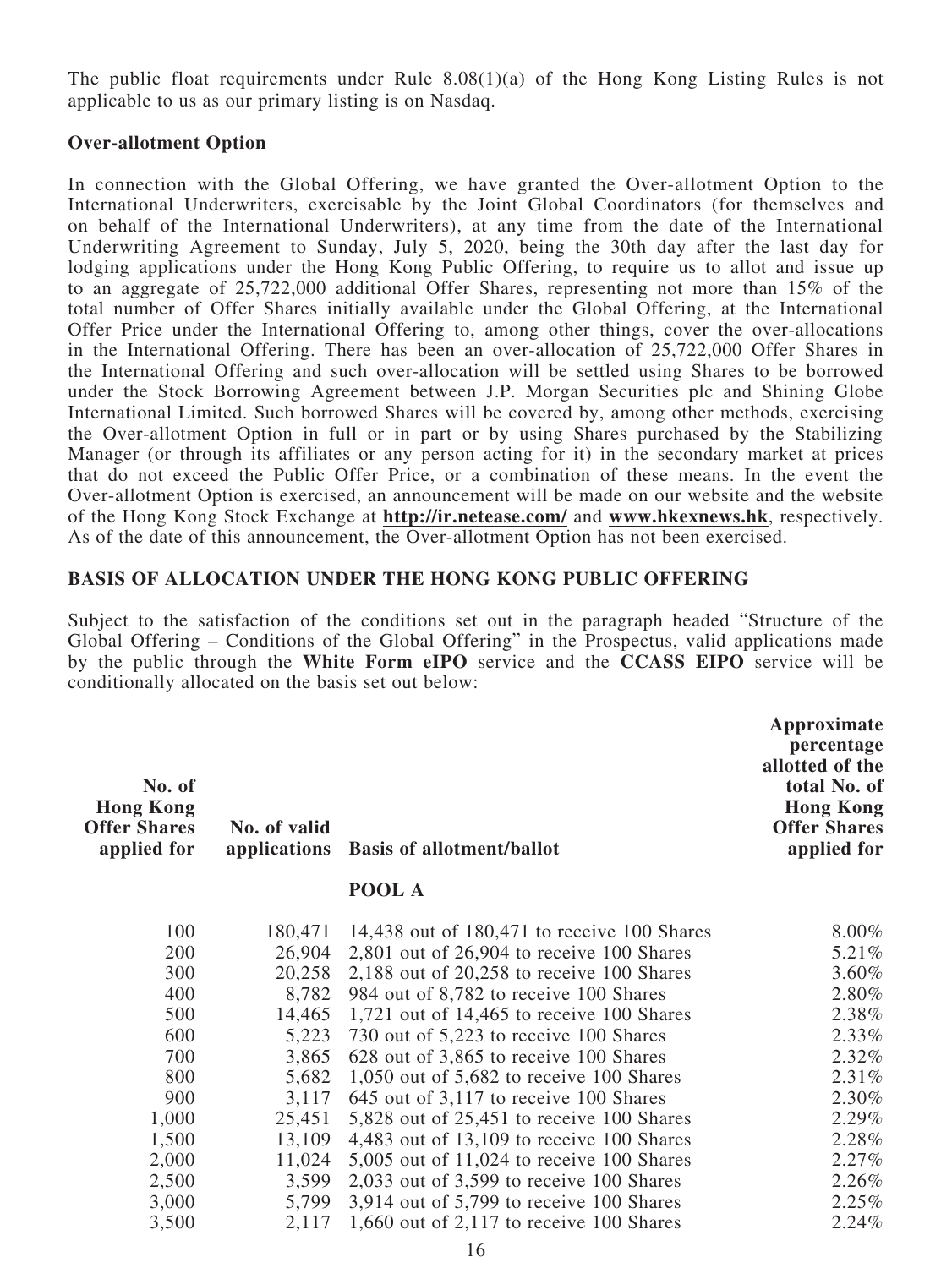| No. of<br><b>Hong Kong</b><br><b>Offer Shares</b><br>applied for | No. of valid | applications Basis of allotment/ballot                                     | Approximate<br>percentage<br>allotted of the<br>total No. of<br><b>Hong Kong</b><br><b>Offer Shares</b><br>applied for |
|------------------------------------------------------------------|--------------|----------------------------------------------------------------------------|------------------------------------------------------------------------------------------------------------------------|
| 4,000                                                            |              | 3,998 3,566 out of 3,998 to receive 100 Shares                             | 2.23%                                                                                                                  |
| 4,500                                                            |              | 1,259 100 Shares                                                           | 2.22%                                                                                                                  |
| 5,000                                                            |              | 5,291 100 Shares plus 132 out of 5,291 to receive<br>additional 100 Shares | 2.05%                                                                                                                  |
| 6,000                                                            | 2,131        | 100 Shares plus 477 out of 2,131 to receive<br>additional 100 Shares       | $2.04\%$                                                                                                               |
| 7,000                                                            |              | 1,613 100 Shares plus 679 out of 1,613 to receive<br>additional 100 Shares | 2.03%                                                                                                                  |
| 8,000                                                            | 2,201        | 100 Shares plus $1,356$ out of 2,201 to receive<br>additional 100 Shares   | $2.02\%$                                                                                                               |
| 9,000                                                            | 880          | 100 Shares plus 712 out of 880 to receive<br>additional 100 Shares         | $2.01\%$                                                                                                               |
| 10,000                                                           | 8,077        | 200 Shares                                                                 | $2.00\%$                                                                                                               |
| 20,000                                                           | 3,779        | 300 Shares                                                                 | 1.50%                                                                                                                  |
| 30,000                                                           | 1,751        | 400 Shares                                                                 | 1.33%                                                                                                                  |

360,846

## **POOL B**

| 40,000    | 3,845 | 500 Shares                                  | 1.25%    |
|-----------|-------|---------------------------------------------|----------|
| 50,000    | 1,664 | 500 Shares plus 166 out of 1,664 to receive |          |
|           |       | additional 100 Shares                       | 1.02%    |
| 60,000    | 593   | 500 Shares plus 262 out of 593 to receive   |          |
|           |       | additional 100 Shares                       | 0.91%    |
| 70,000    | 414   | 600 Shares                                  | 0.86%    |
| 80,000    | 589   | 600 Shares plus 236 out of 589 to receive   |          |
|           |       | additional 100 Shares                       | $0.80\%$ |
| 90,000    | 185   | 700 Shares                                  | 0.78%    |
| 100,000   | 1,310 | 700 Shares plus 262 out of 1,310 to receive |          |
|           |       | additional 100 Shares                       | 0.72%    |
| 200,000   | 623   | 1,300 Shares                                | 0.65%    |
| 300,000   | 262   | 1,900 Shares                                | 0.63%    |
| 400,000   | 200   | 2,500 Shares                                | 0.63%    |
| 500,000   | 123   | $3,100$ Shares                              | 0.62%    |
| 600,000   | 67    | 3,700 Shares                                | 0.62%    |
| 700,000   | 40    | 4,300 Shares                                | 0.61%    |
| 800,000   | 63    | 4,900 Shares                                | 0.61%    |
| 900,000   | 21    | 5,500 Shares                                | 0.61%    |
| 1,000,000 | 74    | $6,100$ Shares                              | 0.61%    |
| 1,500,000 | 40    | 9,000 Shares                                | 0.60%    |
| 2,000,000 | 27    | 11,800 Shares                               | $0.59\%$ |
| 2,575,000 | 89    | 15,000 Shares                               | $0.58\%$ |
|           |       |                                             |          |

10,229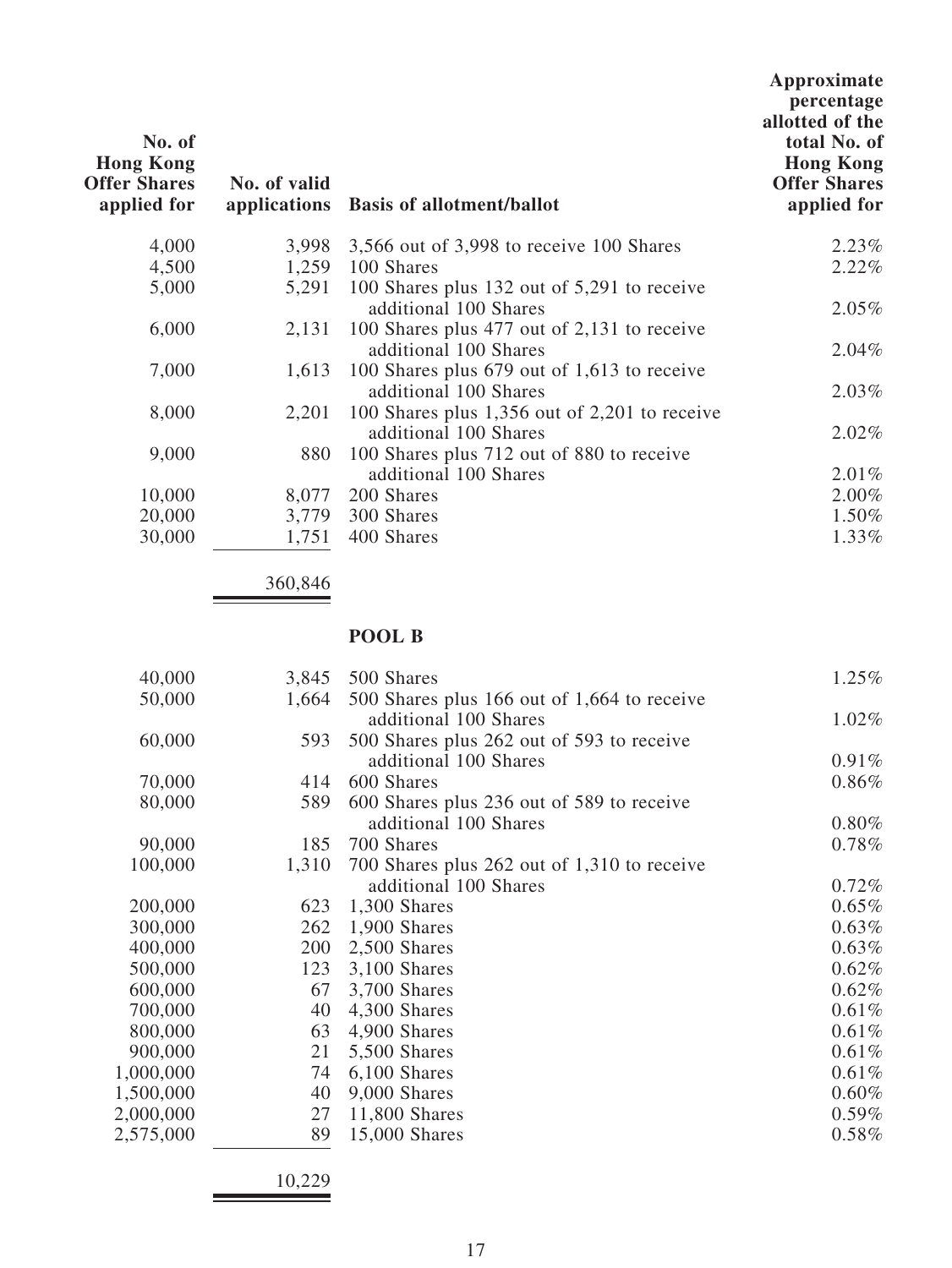The final number of Offer Shares comprising the Hong Kong Public Offering is 20,580,000 Offer Shares, representing 12% of the total number of Offer Shares initially available under the Global Offering (before any exercise of the Over-allotment Option).

#### **LOCK-UP UNDERTAKINGS**

The Company and our directors and executive officers have agreed with the underwriters to certain lock-up restrictions (the "**Lock-up Undertakings**") in respect of our Shares or ADSs, or any securities convertible into or exchangeable or exercisable for any of our Shares or ADSs (the "**Lock-up Securities**"). The major terms of the Lock-up Undertakings are set out as follows:

| <b>Name</b>                                                                                          | Number of<br>Lock-up<br><b>Securities</b><br>subject to<br>the Lock-up<br><b>Undertakings</b> | Percentage of<br>shareholding<br>in the Company<br>subject to Last day<br>the Lock-up subject to<br>Undertakings the Lock-up<br>upon Listing upon Listing (Note 1) Undertakings |                                 |
|------------------------------------------------------------------------------------------------------|-----------------------------------------------------------------------------------------------|---------------------------------------------------------------------------------------------------------------------------------------------------------------------------------|---------------------------------|
| The Company (subject to lock-up)<br>obligations pursuant to the Hong Kong<br>Underwriting Agreement) | N/A                                                                                           | N/A                                                                                                                                                                             | September 3,<br>$2020$ (Note 2) |

Our directors and executive officers (subject to lock-up obligations pursuant to the respective lockup agreements)

| William Lei Ding                                                                     | 1,456,000,000 | 42.46% | September 3,<br>$2020$ (Note 3) |
|--------------------------------------------------------------------------------------|---------------|--------|---------------------------------|
| Charles Zhaoxuan Yang                                                                | $\ast$        | ∗      | September 3,<br>$2020$ (Note 3) |
| Alice Cheng                                                                          | *             | ∗      | September 3,<br>$2020$ (Note 3) |
| Denny Lee                                                                            | $\ast$        | ∗      | September 3,<br>2020 (Note 3)   |
| Joseph Tong                                                                          | *             | ∗      | September 3,<br>$2020$ (Note 3) |
| Lun Feng                                                                             | $\ast$        | ∗      | September 3,<br>$2020$ (Note 3) |
| Michael Leung                                                                        | $\ast$        | ∗      | September 3,<br>$2020$ (Note 3) |
| Michael Tong                                                                         | *             | ∗      | September 3,<br>$2020$ (Note 3) |
| All current directors and executive<br>officers as a group (8 persons) $^{(Note 4)}$ | 1,456,907,000 | 42.48% | September 3,<br>$2020$ (Note 3) |

Notes:

- (1) Assuming the Over-allotment Option is not exercised.
- (2) The Company may issue Shares or ADSs without any lock-up obligation after the indicated date.
- (3) Our directors and executive officers may dispose of or transfer Shares or ADSs without any lock-up obligation after the indicated date.
- (4) Shares owned by all of our current directors and executive officers as a group includes Shares beneficially owned by William Lei Ding. This amount includes Shares issuable upon the vesting of RSUs held by our directors and executive officers as a group.